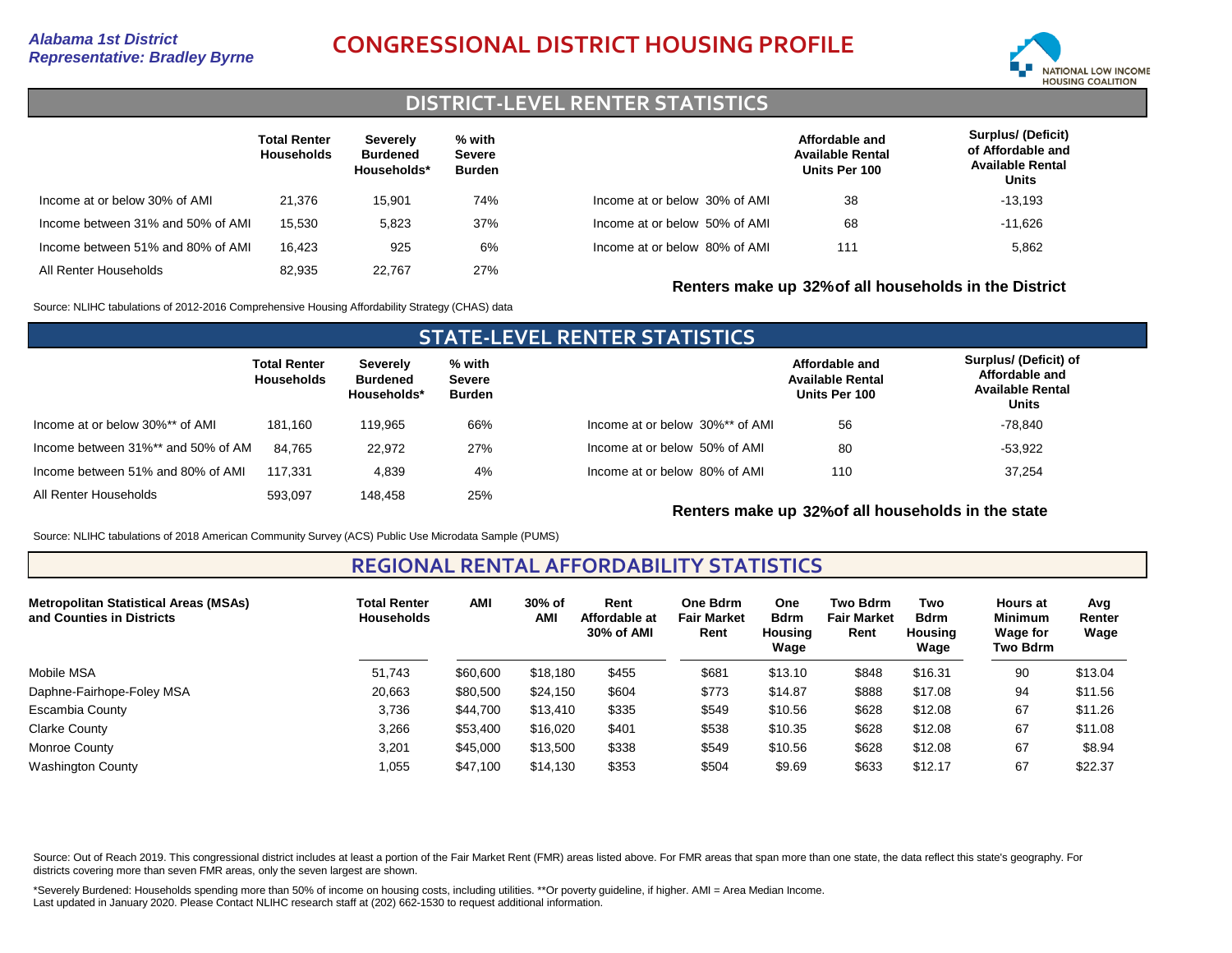# *Representative: Martha Roby* **CONGRESSIONAL DISTRICT HOUSING PROFILE**



## **DISTRICT-LEVEL RENTER STATISTICS**

|                                   | <b>Total Renter</b><br><b>Households</b> | Severely<br>Burdened<br>Households* | % with<br>Severe<br><b>Burden</b> |                               | Affordable and<br><b>Available Rental</b><br>Units Per 100 | <b>Surplus/ (Deficit)</b><br>of Affordable and<br><b>Available Rental</b><br>Units |
|-----------------------------------|------------------------------------------|-------------------------------------|-----------------------------------|-------------------------------|------------------------------------------------------------|------------------------------------------------------------------------------------|
| Income at or below 30% of AMI     | 22.947                                   | 16,577                              | 72%                               | Income at or below 30% of AMI | 35                                                         | $-14.976$                                                                          |
| Income between 31% and 50% of AMI | 16.766                                   | 4.846                               | 29%                               | Income at or below 50% of AMI | 66                                                         | $-13,336$                                                                          |
| Income between 51% and 80% of AMI | 16.974                                   | 491                                 | 3%                                | Income at or below 80% of AMI | 102                                                        | 1,168                                                                              |
| All Renter Households             | 89.045                                   | 22.137                              | 25%                               |                               | Renters make up 34% of all households in the District      |                                                                                    |

Source: NLIHC tabulations of 2012-2016 Comprehensive Housing Affordability Strategy (CHAS) data

### **STATE-LEVEL RENTER STATISTICS Total Renter Households Severely Burdened Households\* % with Severe Burden** Income at or below 30%\*\* of AMI Income between 31%\*\* and 50% of AMI All Renter Households 181,160 84,765 593,097 119,965 22,972 148,458 66% 27% 25% Income between 51% and 80% of AMI 117,331 4,839 4% Income at or below 30%\*\* of AMI Income at or below 50% of AMI Income at or below 80% of AMI **Affordable and Available Rental Units Per 100 Surplus/ (Deficit) of Affordable and Available Rental Units** 56 110 80 37,254 -53,922 -78,840

**Renters make up 32%of all households in the state**

Source: NLIHC tabulations of 2018 American Community Survey (ACS) Public Use Microdata Sample (PUMS)

### **REGIONAL RENTAL AFFORDABILITY STATISTICS**

| <b>Metropolitan Statistical Areas (MSAs)</b><br>and Counties in Districts | <b>Total Renter</b><br><b>Households</b> | <b>AMI</b> | 30% of<br>AMI | Rent<br>Affordable at<br>30% of AMI | <b>One Bdrm</b><br><b>Fair Market</b><br>Rent | <b>One</b><br><b>Bdrm</b><br>Housing<br>Wage | <b>Two Bdrm</b><br><b>Fair Market</b><br>Rent | Two<br><b>Bdrm</b><br><b>Housing</b><br>Wage | <b>Hours at</b><br><b>Minimum</b><br><b>Wage for</b><br>Two Bdrm | Avg<br>Renter<br>Wage |
|---------------------------------------------------------------------------|------------------------------------------|------------|---------------|-------------------------------------|-----------------------------------------------|----------------------------------------------|-----------------------------------------------|----------------------------------------------|------------------------------------------------------------------|-----------------------|
| Montgomery MSA                                                            | 51,353                                   | \$65,900   | \$19,770      | \$494                               | \$696                                         | \$13.38                                      | \$825                                         | \$15.87                                      | 88                                                               | \$12.87               |
| Dothan HMFA                                                               | 16,810                                   | \$57,500   | \$17,250      | \$431                               | \$519                                         | \$9.98                                       | \$682                                         | \$13.12                                      | 72                                                               | \$12.57               |
| Dale County                                                               | 7,588                                    | \$58,500   | \$17,550      | \$439                               | \$501                                         | \$9.63                                       | \$629                                         | \$12.10                                      | 67                                                               | \$16.11               |
| Coffee County                                                             | 6,798                                    | \$65,900   | \$19,770      | \$494                               | \$558                                         | \$10.73                                      | \$680                                         | \$13.08                                      | 72                                                               | \$9.97                |
| Pike County                                                               | 5,007                                    | \$50,800   | \$15,240      | \$381                               | \$540                                         | \$10.38                                      | \$628                                         | \$12.08                                      | 67                                                               | \$9.72                |
| <b>Covington County</b>                                                   | 3,809                                    | \$52,900   | \$15,870      | \$397                               | \$488                                         | \$9.38                                       | \$628                                         | \$12.08                                      | 67                                                               | \$11.50               |
| <b>Barbour County</b>                                                     | 3,446                                    | \$45,200   | \$13,560      | \$339                               | \$503                                         | \$9.67                                       | \$666                                         | \$12.81                                      | 71                                                               | \$9.90                |

Source: Out of Reach 2019. This congressional district includes at least a portion of the Fair Market Rent (FMR) areas listed above. For FMR areas that span more than one state, the data reflect this state's geography. For districts covering more than seven FMR areas, only the seven largest are shown.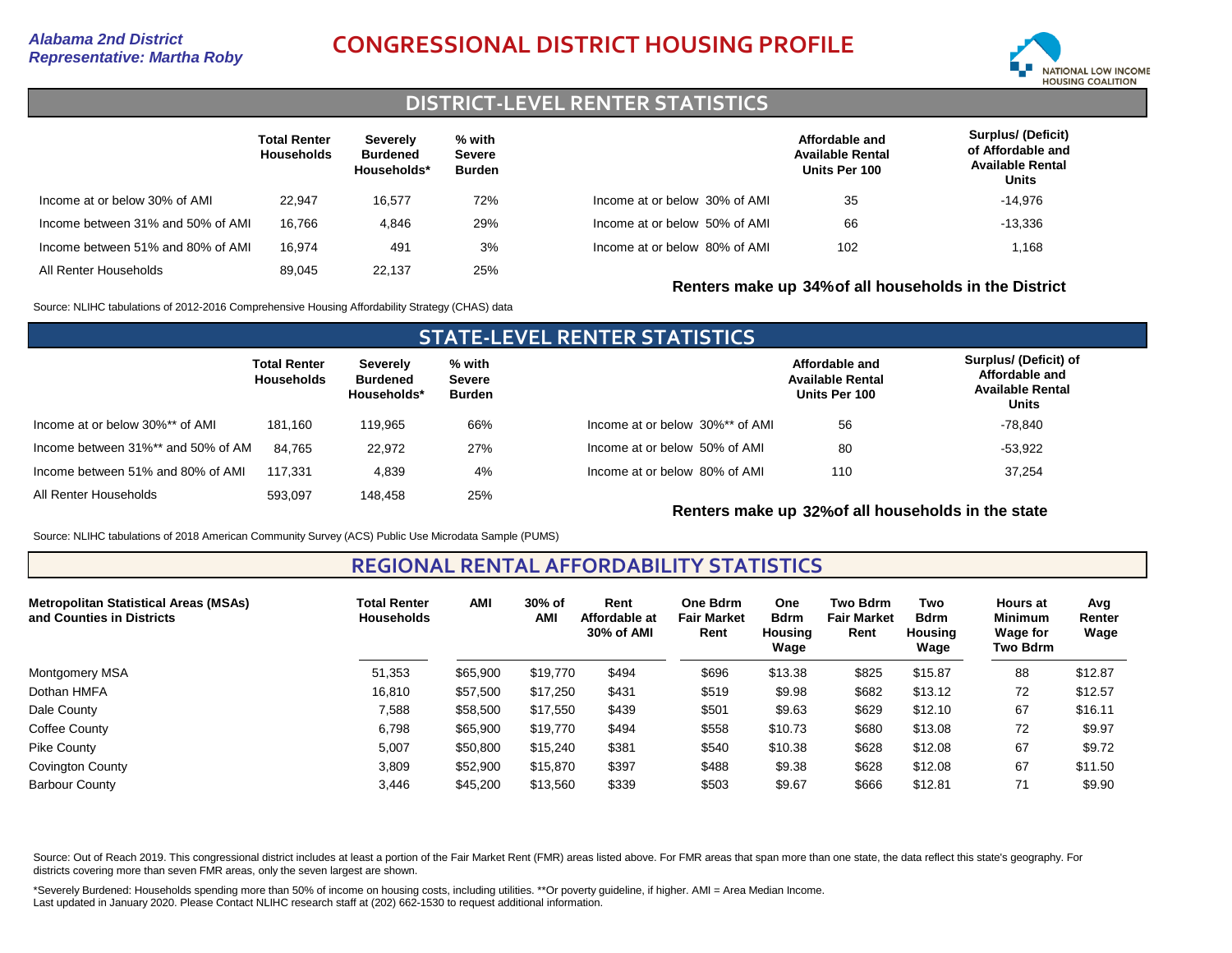# *Representative: Mike Rogers* **CONGRESSIONAL DISTRICT HOUSING PROFILE**



## **DISTRICT-LEVEL RENTER STATISTICS**

|                                   | <b>Total Renter</b><br><b>Households</b> | Severely<br><b>Burdened</b><br>Households* | % with<br><b>Severe</b><br><b>Burden</b> |                               | Affordable and<br><b>Available Rental</b><br>Units Per 100 | Surplus/ (Deficit)<br>of Affordable and<br><b>Available Rental</b><br>Units |
|-----------------------------------|------------------------------------------|--------------------------------------------|------------------------------------------|-------------------------------|------------------------------------------------------------|-----------------------------------------------------------------------------|
| Income at or below 30% of AMI     | 23.073                                   | 16.387                                     | 71%                                      | Income at or below 30% of AMI | 32                                                         | $-15.672$                                                                   |
| Income between 31% and 50% of AMI | 15.044                                   | 3.952                                      | 26%                                      | Income at or below 50% of AMI | 66                                                         | $-12.882$                                                                   |
| Income between 51% and 80% of AMI | 16.265                                   | 663                                        | 4%                                       | Income at or below 80% of AMI | 97                                                         | $-1.411$                                                                    |
| All Renter Households             | 82.396                                   | 21.110                                     | 26%                                      |                               |                                                            |                                                                             |

Source: NLIHC tabulations of 2012-2016 Comprehensive Housing Affordability Strategy (CHAS) data

### **STATE-LEVEL RENTER STATISTICS Total Renter Households Severely Burdened Households\* % with Severe Burden** Income at or below 30%\*\* of AMI Income between 31%\*\* and 50% of AMI All Renter Households 181,160 84,765 593,097 119,965 22,972 148,458 66% 27% 25% Income between 51% and 80% of AMI 117,331 4,839 4% Income at or below 30%\*\* of AMI Income at or below 50% of AMI Income at or below 80% of AMI **Affordable and Available Rental Units Per 100 Surplus/ (Deficit) of Affordable and Available Rental Units** 56 110 80 37,254 -53,922 -78,840

**Renters make up 32%of all households in the state**

**Renters make up 31%of all households in the District**

Source: NLIHC tabulations of 2018 American Community Survey (ACS) Public Use Microdata Sample (PUMS)

**REGIONAL RENTAL AFFORDABILITY STATISTICS**

| <b>Metropolitan Statistical Areas (MSAs)</b><br>and Counties in Districts | Total Renter<br><b>Households</b> | <b>AMI</b> | 30% of<br>AMI | Rent<br>Affordable at<br>30% of AMI | <b>One Bdrm</b><br><b>Fair Market</b><br>Rent | One<br><b>Bdrm</b><br>Housing<br>Wage | <b>Two Bdrm</b><br><b>Fair Market</b><br>Rent | Two<br><b>Bdrm</b><br><b>Housing</b><br>Wage | <b>Hours at</b><br><b>Minimum</b><br>Wage for<br>Two Bdrm | Avg<br>Renter<br>Wage |
|---------------------------------------------------------------------------|-----------------------------------|------------|---------------|-------------------------------------|-----------------------------------------------|---------------------------------------|-----------------------------------------------|----------------------------------------------|-----------------------------------------------------------|-----------------------|
| Birmingham-Hoover HMFA                                                    | 125.388                           | \$74,400   | \$22,320      | \$558                               | \$763                                         | \$14.67                               | \$873                                         | \$16.79                                      | 93                                                        | \$15.85               |
| <b>Montgomery MSA</b>                                                     | 51,353                            | \$65,900   | \$19,770      | \$494                               | \$696                                         | \$13.38                               | \$825                                         | \$15.87                                      | 88                                                        | \$12.87               |
| Auburn-Opelika MSA                                                        | 24,069                            | \$71,100   | \$21,330      | \$533                               | \$627                                         | \$12.06                               | \$814                                         | \$15.65                                      | 86                                                        | \$9.56                |
| Anniston-Oxford-Jacksonville MSA                                          | 13,804                            | \$56,200   | \$16,860      | \$422                               | \$513                                         | \$9.87                                | \$676                                         | \$13.00                                      | 72                                                        | \$10.35               |
| Columbus MSA                                                              | 9,322                             | \$59,600   | \$17,880      | \$447                               | \$714                                         | \$13.73                               | \$862                                         | \$16.58                                      | 91                                                        | \$13.68               |
| Talladega County                                                          | 8,792                             | \$51,200   | \$15,360      | \$384                               | \$508                                         | \$9.77                                | \$672                                         | \$12.92                                      | 71                                                        | \$13.67               |
| <b>Tallapoosa County</b>                                                  | 4,606                             | \$53,700   | \$16,110      | \$403                               | \$539                                         | \$10.37                               | \$628                                         | \$12.08                                      | 67                                                        | \$8.41                |

Source: Out of Reach 2019. This congressional district includes at least a portion of the Fair Market Rent (FMR) areas listed above. For FMR areas that span more than one state, the data reflect this state's geography. For districts covering more than seven FMR areas, only the seven largest are shown.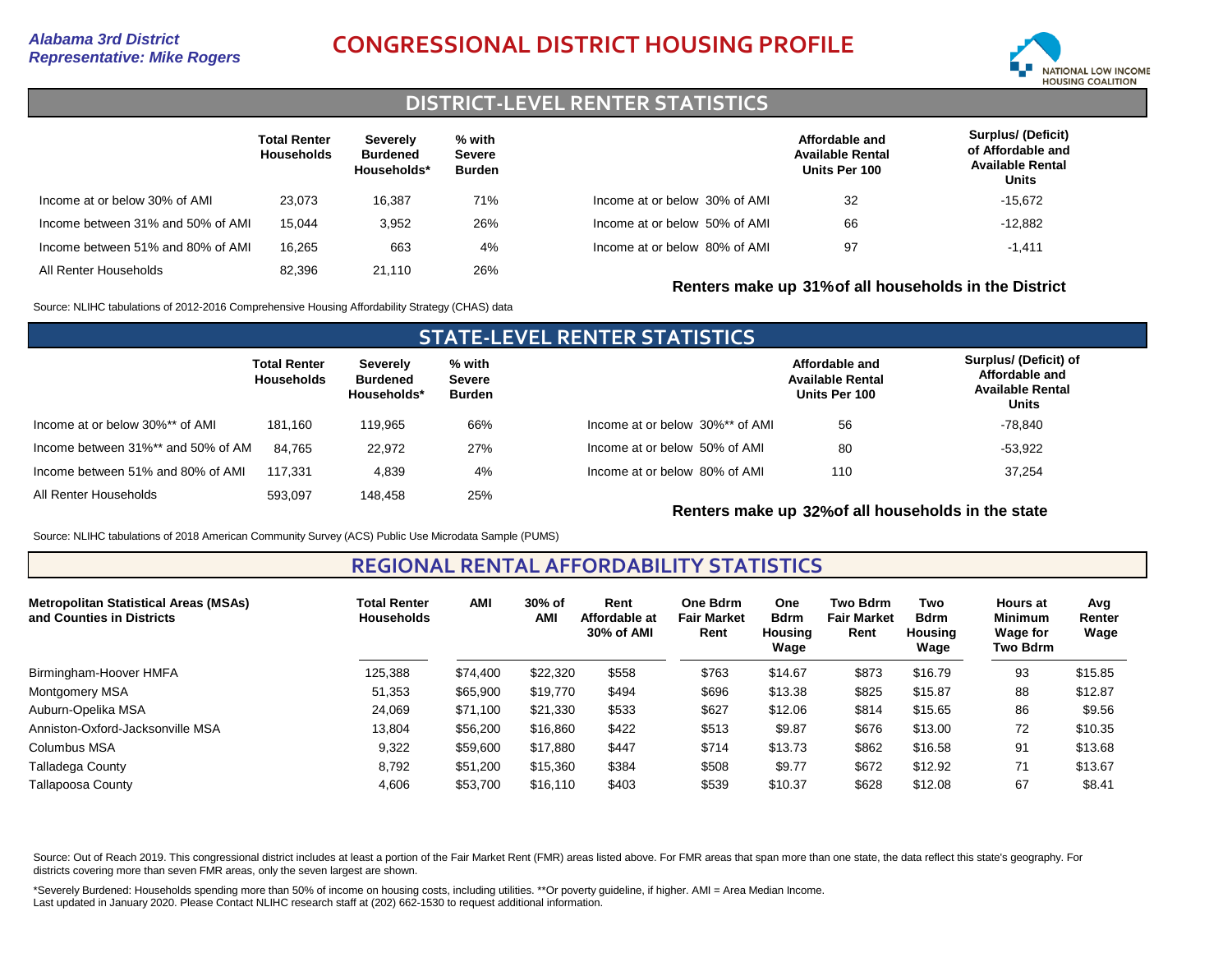

## **DISTRICT-LEVEL RENTER STATISTICS**

|                                   | <b>Total Renter</b><br><b>Households</b> | Severely<br><b>Burdened</b><br>Households* | % with<br><b>Severe</b><br>Burden |                               | Affordable and<br><b>Available Rental</b><br>Units Per 100 | <b>Surplus/ (Deficit)</b><br>of Affordable and<br><b>Available Rental</b><br>Units |
|-----------------------------------|------------------------------------------|--------------------------------------------|-----------------------------------|-------------------------------|------------------------------------------------------------|------------------------------------------------------------------------------------|
| Income at or below 30% of AMI     | 16.375                                   | 10.138                                     | 62%                               | Income at or below 30% of AMI | 50                                                         | $-8,216$                                                                           |
| Income between 31% and 50% of AMI | 14.556                                   | 3,021                                      | 21%                               | Income at or below 50% of AMI | 76                                                         | $-7,354$                                                                           |
| Income between 51% and 80% of AMI | 15.169                                   | 480                                        | 3%                                | Income at or below 80% of AMI | 101                                                        | 310                                                                                |
| All Renter Households             | 68.544                                   | 13.701                                     | 20%                               |                               |                                                            |                                                                                    |

Source: NLIHC tabulations of 2012-2016 Comprehensive Housing Affordability Strategy (CHAS) data

### **STATE-LEVEL RENTER STATISTICS Total Renter Households Severely Burdened Households\* % with Severe Burden** Income at or below 30%\*\* of AMI Income between 31%\*\* and 50% of AMI All Renter Households 181,160 84,765 593,097 119,965 22,972 148,458 66% 27% 25% Income between 51% and 80% of AMI 117,331 4,839 4% Income at or below 30%\*\* of AMI Income at or below 50% of AMI Income at or below 80% of AMI **Affordable and Available Rental Units Per 100 Surplus/ (Deficit) of Affordable and Available Rental Units** 56 110 80 37,254 -53,922 -78,840

**Renters make up 32%of all households in the state**

**Renters make up 26%of all households in the District**

Source: NLIHC tabulations of 2018 American Community Survey (ACS) Public Use Microdata Sample (PUMS)

**REGIONAL RENTAL AFFORDABILITY STATISTICS**

| <b>Metropolitan Statistical Areas (MSAs)</b><br>and Counties in Districts | <b>Total Renter</b><br><b>Households</b> | AMI      | 30% of<br>AMI | Rent<br>Affordable at<br>30% of AMI | One Bdrm<br><b>Fair Market</b><br>Rent | One<br><b>Bdrm</b><br><b>Housing</b><br>Wage | <b>Two Bdrm</b><br><b>Fair Market</b><br>Rent | Two<br><b>Bdrm</b><br>Housing<br>Wage | <b>Hours at</b><br><b>Minimum</b><br>Wage for<br>Two Bdrm | Avg<br>Renter<br>Wage |
|---------------------------------------------------------------------------|------------------------------------------|----------|---------------|-------------------------------------|----------------------------------------|----------------------------------------------|-----------------------------------------------|---------------------------------------|-----------------------------------------------------------|-----------------------|
| Birmingham-Hoover HMFA                                                    | 125,388                                  | \$74,400 | \$22,320      | \$558                               | \$763                                  | \$14.67                                      | \$873                                         | \$16.79                               | 93                                                        | \$15.85               |
| Tuscaloosa HMFA                                                           | 28,010                                   | \$66,900 | \$20,070      | \$502                               | \$705                                  | \$13.56                                      | \$847                                         | \$16.29                               | 90                                                        | \$11.57               |
| Florence-Muscle Shoals MSA                                                | 18,178                                   | \$66,200 | \$19,860      | \$497                               | \$534                                  | \$10.27                                      | \$675                                         | \$12.98                               | 72                                                        | \$10.30               |
| Decatur MSA                                                               | 15.659                                   | \$62,800 | \$18,840      | \$471                               | \$528                                  | \$10.15                                      | \$681                                         | \$13.10                               | 72                                                        | \$12.16               |
| Gadsden MSA                                                               | 10,965                                   | \$57,100 | \$17.130      | \$428                               | \$500                                  | \$9.62                                       | \$662                                         | \$12.73                               | 70                                                        | \$9.89                |
| <b>Marshall County</b>                                                    | 10.151                                   | \$54.700 | \$16,410      | \$410                               | \$486                                  | \$9.35                                       | \$643                                         | \$12.37                               | 68                                                        | \$9.79                |
| <b>Cullman County</b>                                                     | 7,826                                    | \$53,100 | \$15,930      | \$398                               | \$535                                  | \$10.29                                      | \$662                                         | \$12.73                               | 70                                                        | \$10.93               |

Source: Out of Reach 2019. This congressional district includes at least a portion of the Fair Market Rent (FMR) areas listed above. For FMR areas that span more than one state, the data reflect this state's geography. For districts covering more than seven FMR areas, only the seven largest are shown.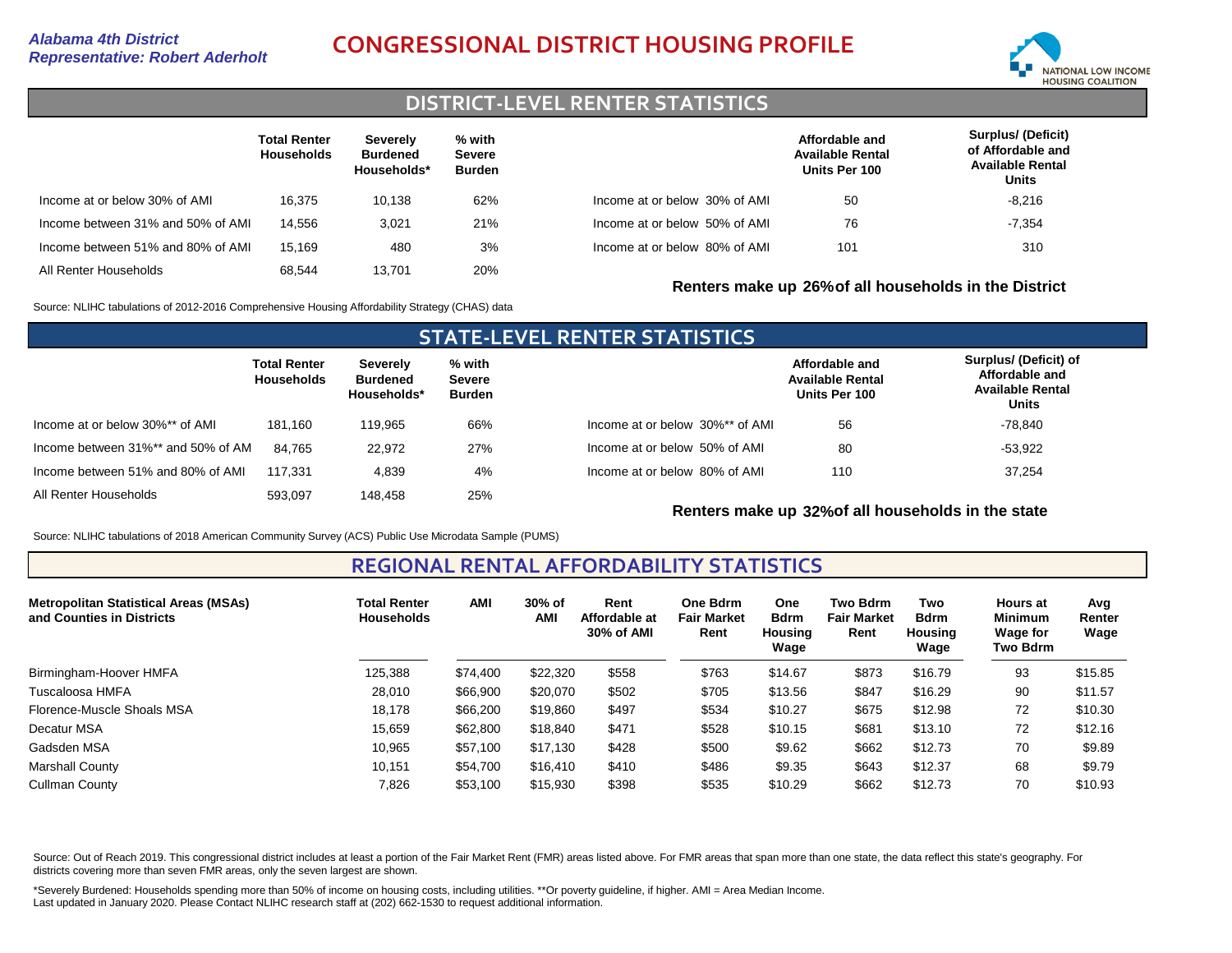# *Representative: Mo Brooks* **CONGRESSIONAL DISTRICT HOUSING PROFILE**



### **DISTRICT-LEVEL RENTER STATISTICS**

|                                   | <b>Total Renter</b><br><b>Households</b> | Severely<br><b>Burdened</b><br>Households* | % with<br><b>Severe</b><br><b>Burden</b> |                               | Affordable and<br><b>Available Rental</b><br>Units Per 100 | <b>Surplus/ (Deficit)</b><br>of Affordable and<br><b>Available Rental</b><br>Units |
|-----------------------------------|------------------------------------------|--------------------------------------------|------------------------------------------|-------------------------------|------------------------------------------------------------|------------------------------------------------------------------------------------|
| Income at or below 30% of AMI     | 24.414                                   | 15.913                                     | 65%                                      | Income at or below 30% of AMI | 41                                                         | -14,315                                                                            |
| Income between 31% and 50% of AMI | 16.127                                   | 2.080                                      | 13%                                      | Income at or below 50% of AMI | 88                                                         | $-4,792$                                                                           |
| Income between 51% and 80% of AMI | 16.924                                   | 352                                        | 2%                                       | Income at or below 80% of AMI | 105                                                        | 2,815                                                                              |
| All Renter Households             | 82.105                                   | 18.512                                     | 23%                                      |                               | Renters make up 30% of all households in the District      |                                                                                    |

Source: NLIHC tabulations of 2012-2016 Comprehensive Housing Affordability Strategy (CHAS) data

### **STATE-LEVEL RENTER STATISTICS Total Renter Households Severely Burdened Households\* % with Severe Burden** Income at or below 30%\*\* of AMI Income between 31%\*\* and 50% of AMI All Renter Households 181,160 84,765 593,097 119,965 22,972 148,458 66% 27% 25% Income between 51% and 80% of AMI 117,331 4,839 4% Income at or below 30%\*\* of AMI Income at or below 50% of AMI Income at or below 80% of AMI **Affordable and Available Rental Units Per 100 Surplus/ (Deficit) of Affordable and Available Rental Units** 56 110 80 37,254 -53,922 -78,840

**Renters make up 32%of all households in the state**

Source: NLIHC tabulations of 2018 American Community Survey (ACS) Public Use Microdata Sample (PUMS)

### **REGIONAL RENTAL AFFORDABILITY STATISTICS**

| <b>Metropolitan Statistical Areas (MSAs)</b><br>and Counties in Districts | <b>Total Renter</b><br><b>Households</b> | AMI      | 30% of<br>AMI | Rent<br>Affordable at<br>30% of AMI | One Bdrm<br><b>Fair Market</b><br>Rent | One<br><b>Bdrm</b><br>Housing<br>Wage | <b>Two Bdrm</b><br><b>Fair Market</b><br>Rent | Two<br><b>Bdrm</b><br>Housing<br>Wage | <b>Hours at</b><br><b>Minimum</b><br><b>Wage for</b><br>Two Bdrm | Avg<br>Renter<br>Wage |
|---------------------------------------------------------------------------|------------------------------------------|----------|---------------|-------------------------------------|----------------------------------------|---------------------------------------|-----------------------------------------------|---------------------------------------|------------------------------------------------------------------|-----------------------|
| Huntsville MSA                                                            | 53,629                                   | \$84,900 | \$25,470      | \$637                               | \$685                                  | \$13.17                               | \$809                                         | \$15.56                               | 86                                                               | \$13.59               |
| Florence-Muscle Shoals MSA                                                | 18,178                                   | \$66,200 | \$19,860      | \$497                               | \$534                                  | \$10.27                               | \$675                                         | \$12.98                               | 72                                                               | \$10.30               |
| Decatur MSA                                                               | 15,659                                   | \$62,800 | \$18,840      | \$471                               | \$528                                  | \$10.15                               | \$681                                         | \$13.10                               | 72                                                               | \$12.16               |
| Jackson County                                                            | 5,376                                    | \$50,100 | \$15,030      | \$376                               | \$576                                  | \$11.08                               | \$681                                         | \$13.10                               | 72                                                               | \$9.65                |

Source: Out of Reach 2019. This congressional district includes at least a portion of the Fair Market Rent (FMR) areas listed above. For FMR areas that span more than one state, the data reflect this state's geography. For districts covering more than seven FMR areas, only the seven largest are shown.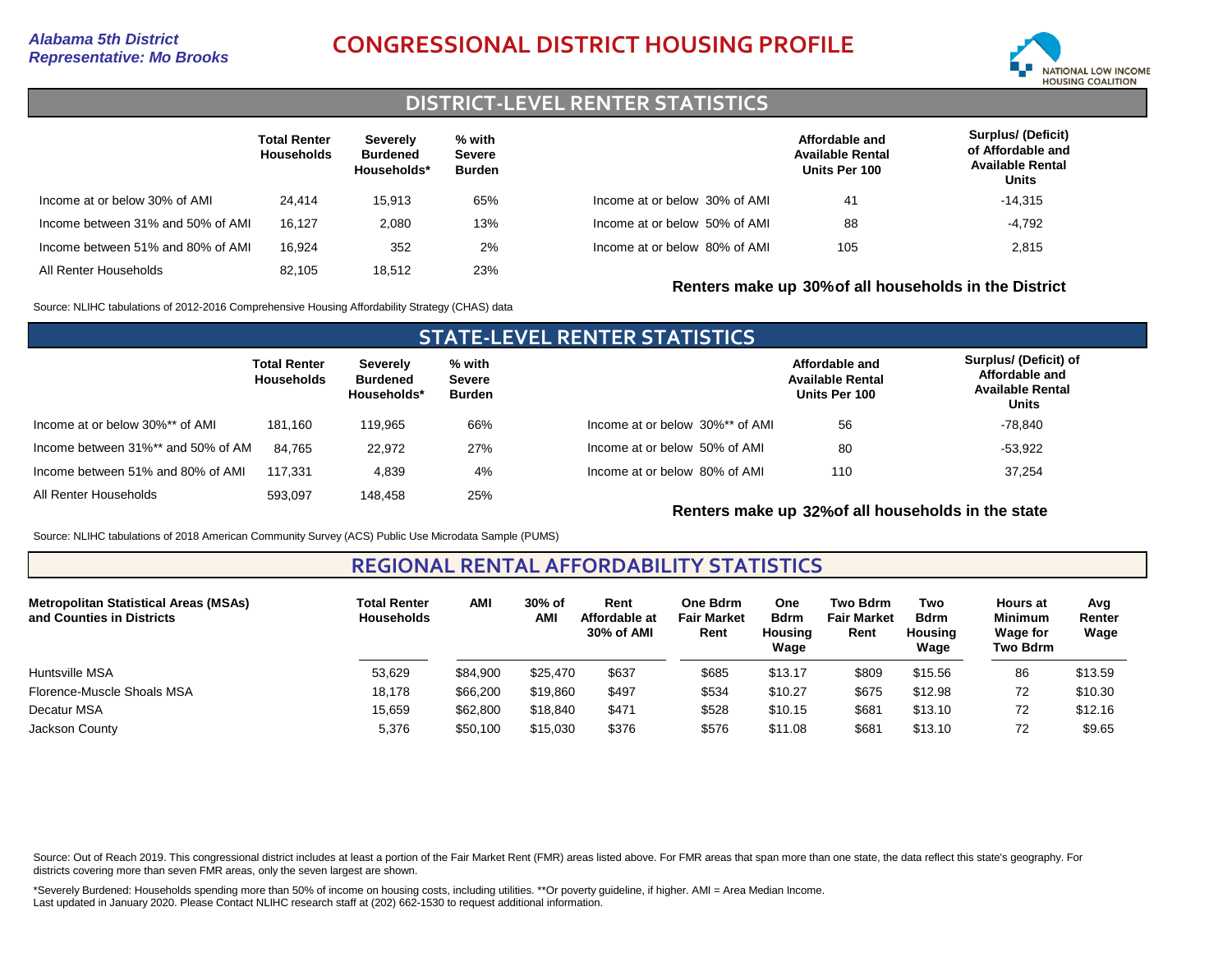# *Representative: Gary Palmer* **CONGRESSIONAL DISTRICT HOUSING PROFILE**



## **DISTRICT-LEVEL RENTER STATISTICS**

|                                   | <b>Total Renter</b><br><b>Households</b> | Severely<br><b>Burdened</b><br>Households* | % with<br>Severe<br><b>Burden</b> |                               | Affordable and<br><b>Available Rental</b><br>Units Per 100 | <b>Surplus/ (Deficit)</b><br>of Affordable and<br><b>Available Rental</b><br>Units |
|-----------------------------------|------------------------------------------|--------------------------------------------|-----------------------------------|-------------------------------|------------------------------------------------------------|------------------------------------------------------------------------------------|
| Income at or below 30% of AMI     | 12.653                                   | 8.733                                      | 69%                               | Income at or below 30% of AMI | 38                                                         | $-7.887$                                                                           |
| Income between 31% and 50% of AMI | 10.380                                   | 3.356                                      | 32%                               | Income at or below 50% of AMI | 62                                                         | $-8,662$                                                                           |
| Income between 51% and 80% of AMI | 14.504                                   | 684                                        | 5%                                | Income at or below 80% of AMI | 99                                                         | $-551$                                                                             |
| All Renter Households             | 65.318                                   | 12.998                                     | 20%                               |                               | Renters make up 25% of all households in the District      |                                                                                    |

Source: NLIHC tabulations of 2012-2016 Comprehensive Housing Affordability Strategy (CHAS) data

### **STATE-LEVEL RENTER STATISTICS Total Renter Households Severely Burdened Households\* % with Severe Burden** Income at or below 30%\*\* of AMI Income between 31%\*\* and 50% of AMI All Renter Households 181,160 84,765 593,097 119,965 22,972 148,458 66% 27% 25% Income between 51% and 80% of AMI 117,331 4,839 4% Income at or below 30%\*\* of AMI Income at or below 50% of AMI Income at or below 80% of AMI **Affordable and Available Rental Units Per 100 Surplus/ (Deficit) of Affordable and Available Rental Units** 56 110 80 37,254 -53,922 -78,840

**Renters make up 32%of all households in the state**

Source: NLIHC tabulations of 2018 American Community Survey (ACS) Public Use Microdata Sample (PUMS)

### **REGIONAL RENTAL AFFORDABILITY STATISTICS**

| <b>Metropolitan Statistical Areas (MSAs)</b><br>and Counties in Districts | <b>Total Renter</b><br><b>Households</b> | <b>AMI</b> | 30% of<br><b>AM</b> | Rent<br>Affordable at<br>30% of AMI | One Bdrm<br><b>Fair Market</b><br>Rent | One<br><b>Bdrm</b><br>Housing<br>Wage | <b>Two Bdrm</b><br><b>Fair Market</b><br>Rent | Two<br><b>Bdrm</b><br>Housing<br>Wage | <b>Hours at</b><br><b>Minimum</b><br><b>Wage for</b><br><b>Two Bdrm</b> | Avg<br>Renter<br>Wage |
|---------------------------------------------------------------------------|------------------------------------------|------------|---------------------|-------------------------------------|----------------------------------------|---------------------------------------|-----------------------------------------------|---------------------------------------|-------------------------------------------------------------------------|-----------------------|
| Birmingham-Hoover HMFA                                                    | 125,388                                  | \$74,400   | \$22,320            | \$558                               | \$763                                  | \$14.67                               | \$873                                         | \$16.79                               | 93                                                                      | \$15.85               |
| <b>Chilton County HMFA</b>                                                | 4,143                                    | \$55,300   | \$16,590            | \$415                               | \$549                                  | \$10.56                               | \$628                                         | \$12.08                               | 67                                                                      | \$11.44               |
| Coosa County                                                              | 827                                      | \$45,900   | \$13,770            | \$344                               | \$511                                  | \$9.83                                | \$676                                         | \$13.00                               | 72                                                                      | \$14.32               |

Source: Out of Reach 2019. This congressional district includes at least a portion of the Fair Market Rent (FMR) areas listed above. For FMR areas that span more than one state, the data reflect this state's geography. For districts covering more than seven FMR areas, only the seven largest are shown.